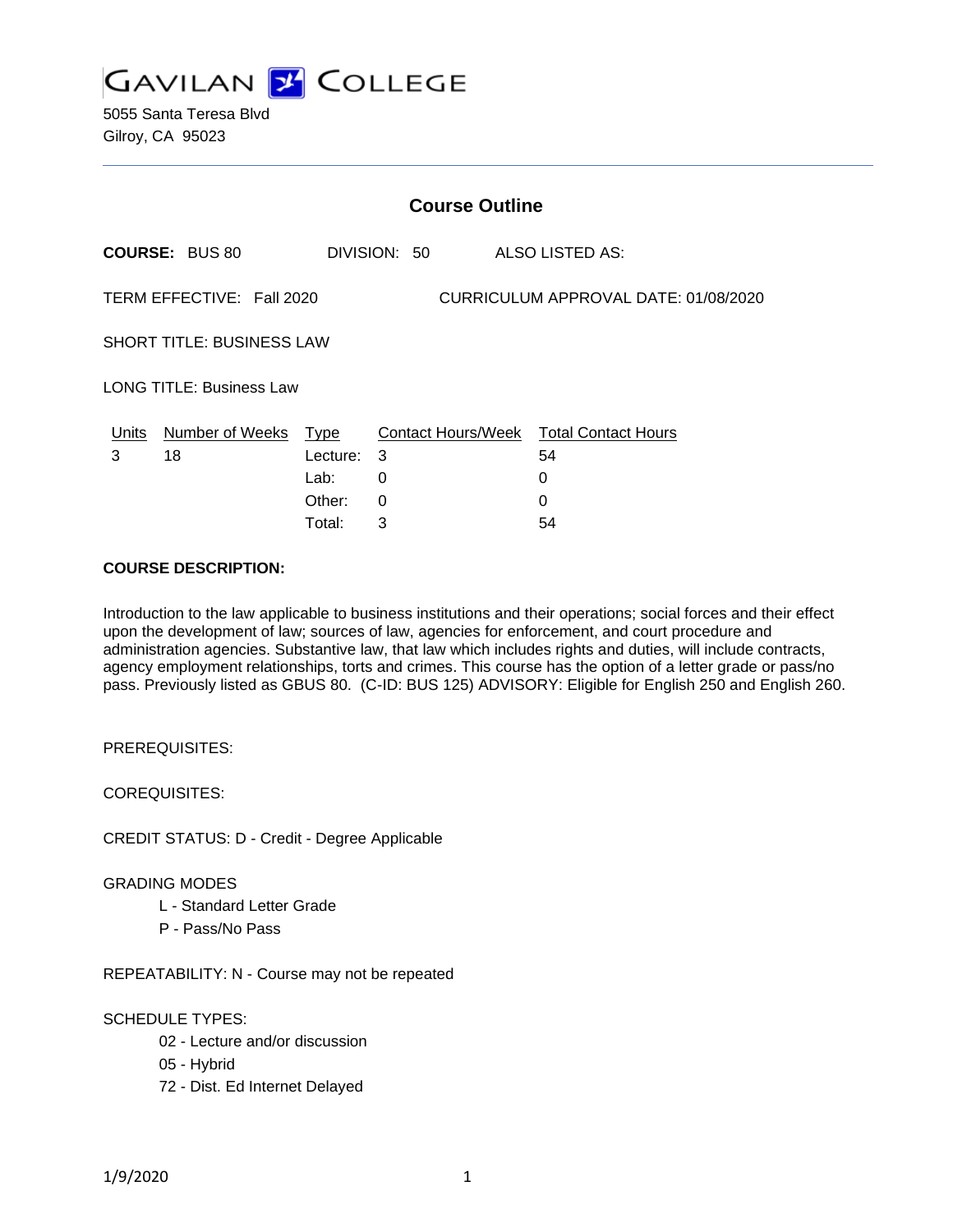### **STUDENT LEARNING OUTCOMES:**

By the end of this course, a student should:

1. Upon completion of the course the student will explain the structure and sources of American law and its court system and court procedures.

2. Upon completion of the course the student will explain the fundamental aspects of the law of torts and of the criminal law and be able to compare and contrast the two bodies of law.

3.Upon completion of the course the student will explain and identify the legal requirements for the formation of a valid contract, including contracts for sales, leases and agency agreements, and explain the legal rights and duties of the parties to a contract.

4. Upon completion of the course the student will compare and contrast the major types of business organizations and explain the methods of creation, powers, rights and duties of each type.

#### **CONTENT, STUDENT PERFORMANCE OBJECTIVES, OUT-OF-CLASS ASSIGNMENTS**

Curriculum Approval Date: 01/08/2020

Hours: 4 Topic: Introduction to law. Classifications (equity, common law, etc.). Sources of and reasons for law. Administrative agencies.

**Student** 

Performance Objective: Explain the historical development of the law, operation of the court system and sources of commercial law.

Class Assignment: Read Chapter 1.

Hours: 6 Topic: State and federal

court systems, jurisdiction, methods for alternate dispute resolution. Progress of a case through the court system, role of judge, jury, lawyers, and the parties. The appellate process, types of

motions, rulings, judgments, and enforcement of judgments.

Student Performance Objectives: Differentiate the relationship between state and federal systems, jurisdiction, and the importance of

alternate dispute resolution methods to the participants. Demonstrate how cases progress through the court system from problem, to filing, to trial, and appeal.

Class Assignment: Read chapter

3.

Hours: 3 Topic: Law and ethics, corporate social responsibility, stakeholder relationships, and ethical decision making.

Student Performance Objectives: Explain the social, political and ethical

implications of the law and their application to actual and hypothetical business transactions. Appraise the relationship between law and ethics.

Class Assignment: Read chapter 7.

Hours: 1.5 Midterm

Examination (Timing according to discretion of instructor.)

Hours: 14 Topic: Contracts under the common law and Uniform Commercial Code, classification, contract terms and elements, performance.

Enforcement, breach, and remedies, third person beneficiary contracts, assignment of contracts.

Student Performance Objectives: Evaluate when a promise is enforceable, the elements of a contract,

performance, and the remedies available in the event of breach. Distinguish between contracts governed by the Uniform Commercial Code and those governed by the common law of contracts.

Class

Assignment: Read elements of chapters 9 ? 15 as directed by instructor.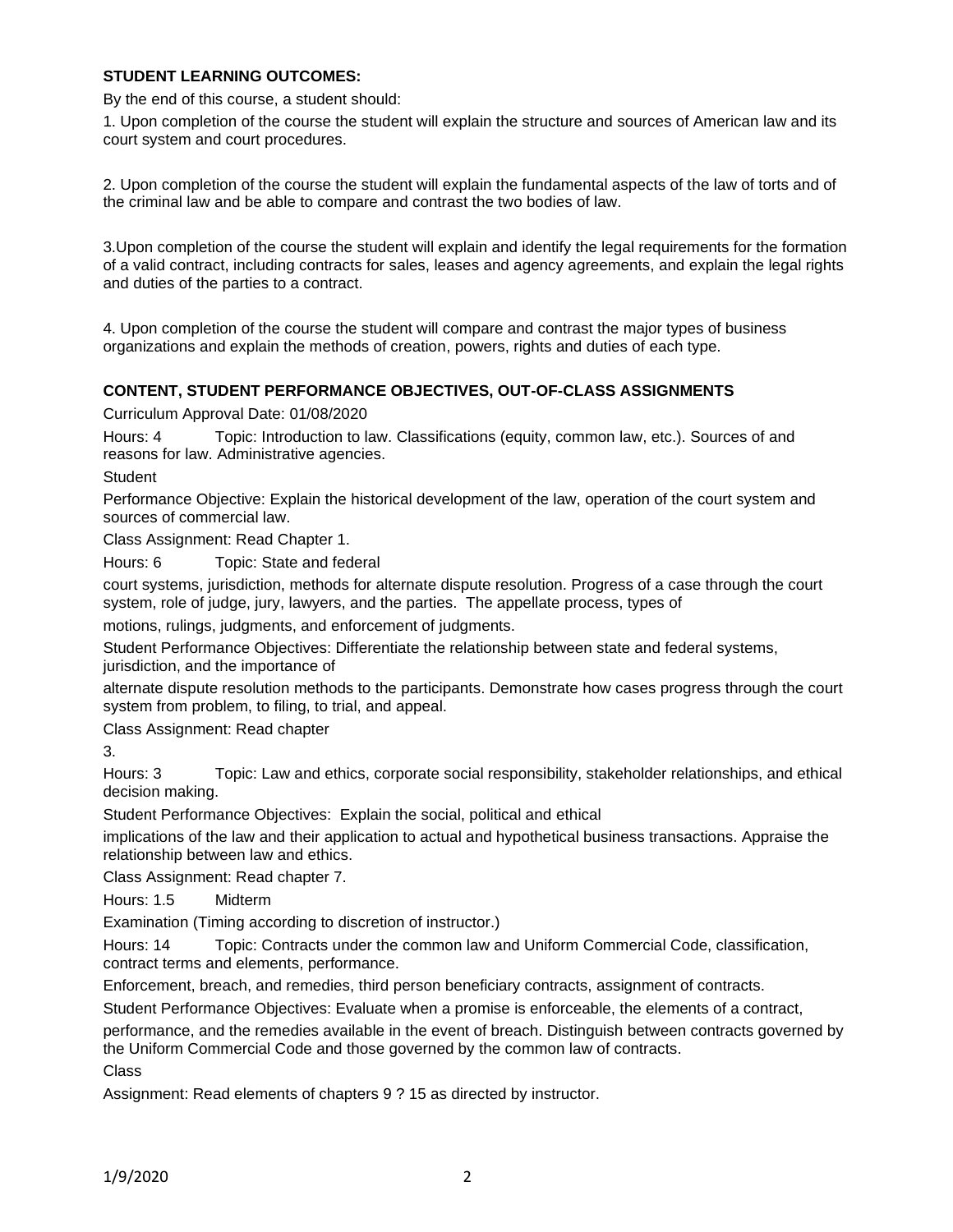Hours: 4 Topic: Creation of an agency relationship, duties of agents, principals, liabilities (tort and contract) of

principals, agents.

Student Performance Objective: Describe the various agency relationships and the duties and liabilities of agents and principals.

Class Assignment: Read chapter 23.

Hours:

1.5 Midterm Examination (Timing according to discretion of instructor.)

Hours: 4 Topic: Torts distinguished from crimes, intentional torts, negligence, business torts, strict liability, tort reform,

proposals.

Student Performance Objective: Distinguish between torts and crimes and describe the purpose of criminal and tort law.

Class Assignment: Read chapter 4.

Hours: 3 Topic: Basics of

criminal law and how crimes affect business.

Student Performance Objective: Describe the constitutional safeguards that exist to protect persons accused of crimes.

Class Assignment: Read chapter

6.

Hours: 8 Topic: Sole proprietorships, partnerships, limited partnerships, limited liability partnerships, limited liability companies, corporations, corporate structure and governance.

**Student** 

Performance Objective: Explain a corporation?s legal structure and differentiate it from other forms of business organization, the meaning of limited liability for the owners; describe the

relationship of the various stakeholders.

Class Assignments: Read elements of chapters 26 ? 29 as directed by instructor.

Hours: 3 Topic: Application of the U.S. Constitution to business

activities.

Student Performance Objectives: Categorize the types of government agencies, powers and functions, controls through congressional action, executive action, and the courts. Describe the

Constitutional basis for federal governmental regulation of business, including limits of government power. Class Assignments: Read chapter 2.

Other Class Assignments: In addition to the assigned

text reading, students will need to

review cases and prepare oral and written briefs.

Student Performance Objectives: Analyze cases. Identify issues and apply the appropriate legal rules to the fact

patterns to reach defensible legal conclusions. Demonstrate the ability to utilize the internet to research legal issues and utilize other computer skills to enhance effective business communications

and presentations through the use of appropriate business and legal terminology. Analyze whether a source is a reliable source for legal information. Perform legal research, to include evaluating and

interpreting a court citation and locating a court case on an assigned topic.

Hours: 2 Final Examination (Comprehensive)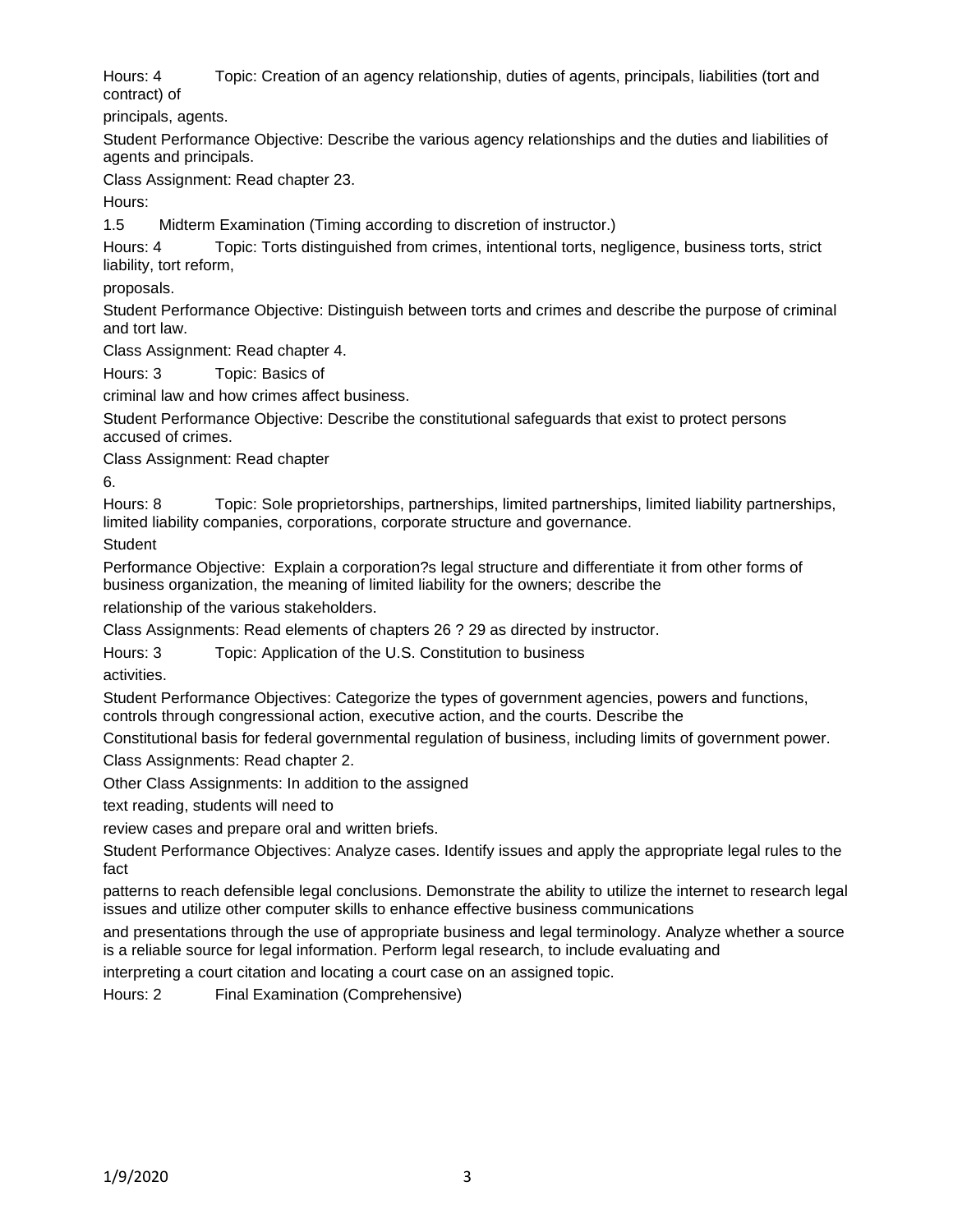## **METHODS OF INSTRUCTION:**

The teaching process will consist of:

- 1. Lectures and illustrative material enhancing the text.
- 2. Class discussion pertinent to the subject matter.
- 3. Active participation is encouraged and anticipated on part of all students.
- 4. Oral and written briefs on decided cases.

# **OUT OF CLASS ASSIGNMENTS:**

Required Outside Hours: 108 Assignment Description: Read assigned texts, complete assigned exercises, complete assigned essays.

### **METHODS OF EVALUATION:**

Writing assignments Percent of total grade: 15.00 % Percent range of total grade: 5 % to 15 % Written Homework Reading Reports Problem-solving assignments Percent of total grade: 10.00 % Percent range of total grade: 10 % to 20 % Homework Problems Quizzes Exams Skill demonstrations Percent of total grade: 10.00 % Percentage of total grade 10% to 20% Homework problems, projects. Objective examinations Percent of total grade: 50.00 % Percent range of total grade: 50 % to 70 % Multiple Choice True/False

# **REPRESENTATIVE TEXTBOOKS:**

Roger LeRoy Miller. Business Law Today, Standard: Text and Summarized Cases. South-Western College,2019. ISBN: ISBN: 978-0357038161 Reading Level of Text, Grade: Reading level of text, Grade: 13 Verified by: Verified by:EV